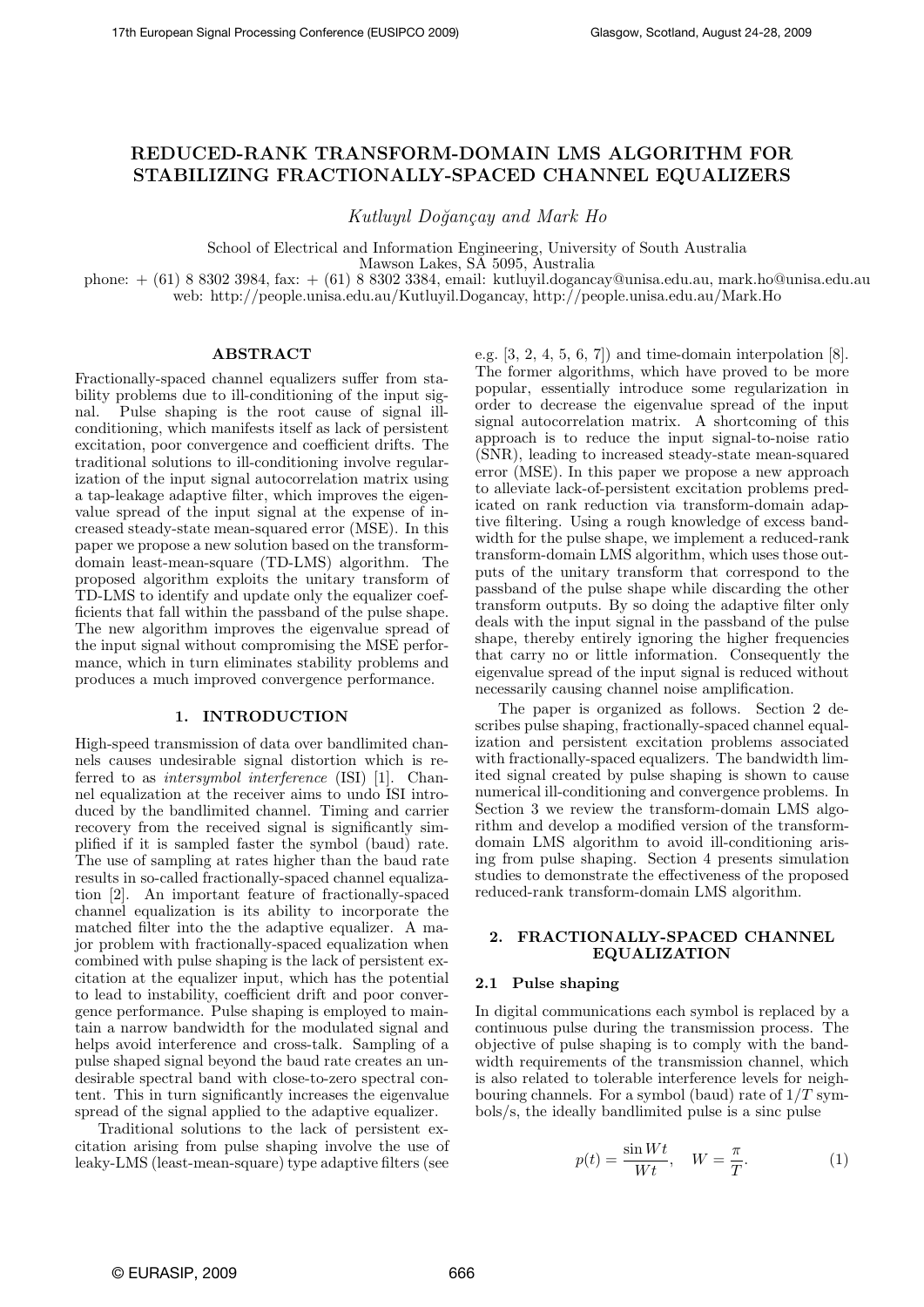

Figure 1: Baseband fractionally spaced equalization: (a) Continuous-time model, and (b) equivalent discretetime model.

In addition to achieving a perfectly bandlimited signal with bandwidth  $W$ , the sinc pulse does not introduce any ISI to the digital bit stream, which is a property obeyed by all *Nyquist pulses* [2]. However, being of infinite length, the sinc pulse is not practical. A commonly used Nyquist pulse is the *raised-cosine pulse* which also has infinite length, but can be approximated by FIR filters. The bandwith of the raised-cosine pulse is controlled by the *roll-off* factor  $\alpha$  between W and 2W. For  $\alpha = 0$  it has bandwidth W (0% excess bandwidth). As  $\alpha$  increases from 0 to 1 the excess bandwidth increases from 0% to 100%. For  $\alpha$  close to 1 the raised-cosine pulse has vanishingly small tails, allowing a good approximation by a sufficiently high-order FIR filter.

## **2.2 Fractionally-Spaced Equalization**

The block diagram of a baseband digital communication system employing fractionally spaced equalization is shown in Fig. 1 [9]. A fractionally-spaced equalizer (FSE) samples the received signal at a rate higher than the symbol rate T (usually  $T/2$ ) in order to avoid aliasing of the bandlimited received signal for non-zero excess bandwidth. If the pulse shape had zero-excess bandwidth, then baud-rate sampling would suffice. However this is not achievable in practice. Since the received signal is sampled alias-free, it can be reconstructed perfectly from its fractionally-spaced samples. This in turn allows for better timing and carrier recovery at the receiver. FSE combines matched filtering and adaptive equalization, thereby doing away with the need to have a separate matched (receive) filter. Another advantage of FSE is that it is capable of providing perfect zeroforcing equalization for an FIR channel with no common subchannel zeros by using an FIR equalizer [10].

The normalized least-mean-square (NLMS) algorithm for FSE with  $N \times 1$  coefficient vector  $\theta(k)$  =  $[\theta_1(k),\ldots,\theta_N(k)]^T$  is

$$
\boldsymbol{\theta}(k+1) = \boldsymbol{\theta}(k) + \frac{\mu}{\|\mathbf{x}(2k)\|^2 + \epsilon} e(k)\mathbf{x}^*(2k), \quad k = 0, 1, \dots
$$
\n(2)

where  $\mu$  is the step-size parameter,  $\epsilon$  is a small pos-

itive number that avoids numerical problems with division when  $\|\mathbf{x}(2k)\|^2 = \mathbf{x}^H(2k)\mathbf{x}(2k)$  is close to zero. The regressor vector  $x(2k)$  contains fractionally-spaced  $(T/2$ -sampled) channel outputs

$$
\boldsymbol{x}(2k) = [x(2k), x(2k-1), \dots, x(2k-N+1)]^T
$$
 (3)

and  $e(k)$  is the equalizer output error

$$
e(k) = u(k - D) - y(k).
$$
 (4)

Here  $D$  is a delay for the desired equalizer response that takes into account pulse shape and channel delays. The FSE output is related to the fractionally-spaced regressor vector through

$$
y(k) = \boldsymbol{x}^T(2k)\boldsymbol{\theta}(k). \tag{5}
$$

It is clear from (2) that FSE operates as a linear adaptive filter, but adapts its coefficients at the symbol rate as implied by downsampling of its output in Fig. 1(b).

## **2.3 Lack of Persistent Excitation**

As a result of pulse shaping the bandwidth of the  $T/2$ sampled signal applied to FSE is between  $\pi/2$  and  $\pi$  rad. Depending on the roll-off factor  $\alpha$ , part of the sampled signal spectrum between  $(1 + \alpha)\pi/2$  and  $\pi$  will be zero or very small. This results in an ill-conditioned autocorrelation matrix for the input signal since some of its eigenvalues will be very small. To see this consider the  $N \times N$  input correlation matrix  $\mathbf{R} = E\{\mathbf{x}(2k)\mathbf{x}^T(2k)\}.$ The eigenvalues of  $\mathbf{R}$ ,  $\lambda_i$ , are bounded by [2]

$$
\min_{\omega} S(\omega) < \lambda_i < \max_{\omega} S(\omega) \tag{6}
$$

where  $S(\omega)$  is the power spectral density of the input signal. As  $N \to \infty$  the maximum and minimum eigenvalues of *R* are given by

$$
\lambda_{\max} \to \max_{\omega} S(\omega) \quad \text{and} \quad \lambda_{\min} \to \min_{\omega} S(\omega). \tag{7}
$$

Thus if the input signal spectrum has zero regions, *R* will have large eigenvalue spread  $\lambda_{\max}/\lambda_{\min},$  adversely affecting the convergence of the adaptive filter and in some cases resulting in catastrophic coefficient drift.

Several solutions have been offered to address FSE stability problems caused by lack of persistent excitation. What is common to these solutions is introduction of some regularization to  $R$  to improve its conditioning at the expense of compromising the steady-state MSE. We next propose a much better solution that does not draw on regularization or tap-leakage adaptive filter implementation.

## **3. REDUCED-RANK TRANSFORM-DOMAIN LMS EQUALIZER**

The transform-domain LMS (TD-LMS) algorithm has been proposed to speed up the convergence of the LMS algorithm for strongly correlated input signals (see e.g. [11, 12]). It is based on the intuitive notion of pre-whitening the input signal. The whitening process involves approximate decorrelation by a unitary transform followed by power normalization. Fig. 2 shows the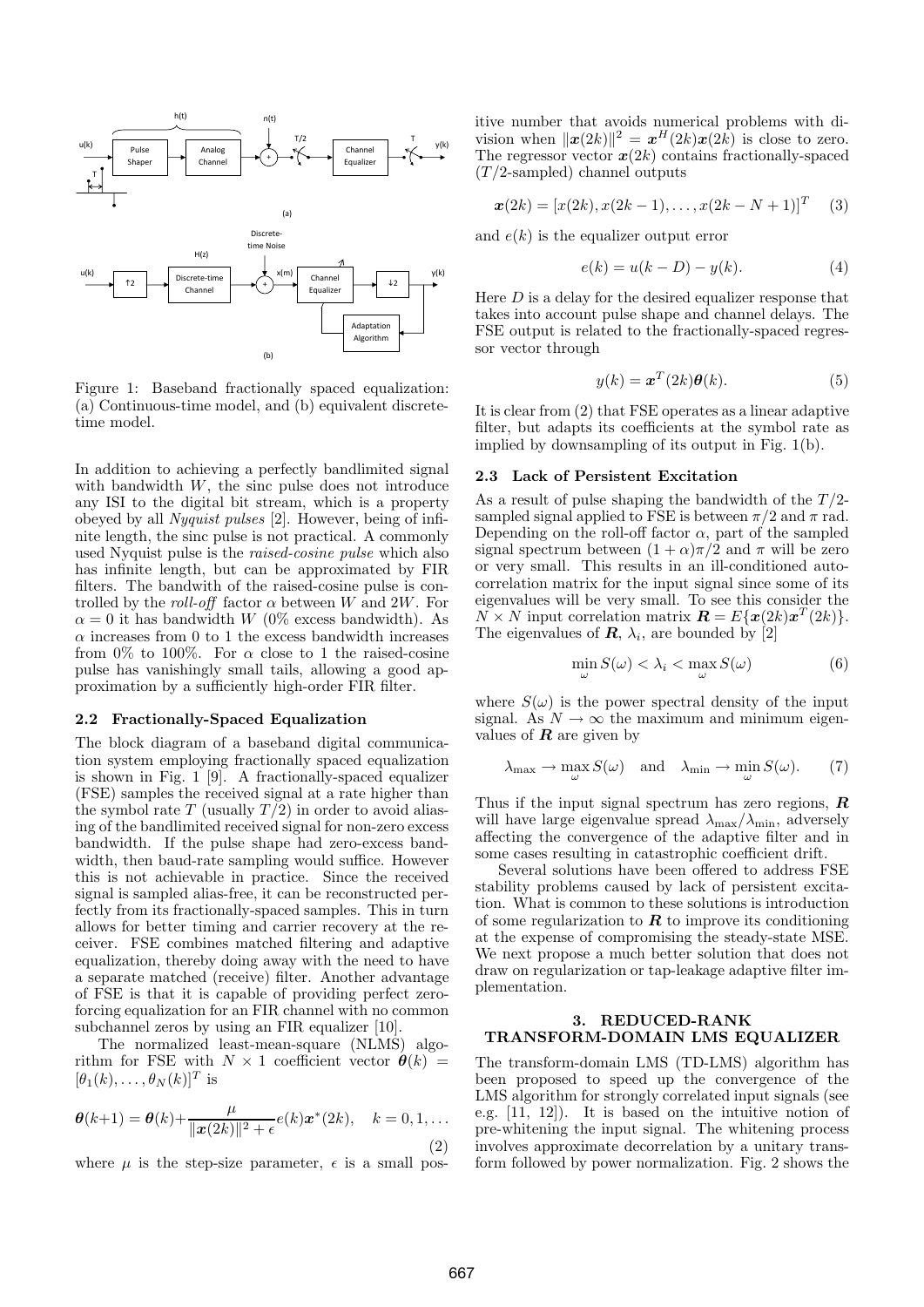

Figure 2: Transform-domain LMS.

building blocks of the TD-LMS algorithm. The input regressor vector  $x(k)$  is applied to an  $N \times N$  unitary transform **T**, which is usually a fixed data-independent matrix obtained from a discrete transform such as the discrete Fourier transform (DFT), discrete cosine transform (DCT), Hartley transform, etc. DCT is particularly attractive since it is real-valued. It also provides spectral analysis of the input signal. For example one can determine the spectral content of a certain frequency band by checking the corresponding transform (DCT bin) output. The output of the transform

$$
\mathbf{v}(k) = \mathbf{T}\mathbf{x}(k) \tag{8}
$$

has the approximately diagonalized autocorrelation matrix  $\Sigma = E\{v^*(k)v^T(k)\}$ . Power normalization of the entries of  $v(k)$  produces an approximately pre-whitened regressor vector with almost unit eigenvalue spread. Applying LMS to this pre-whitened regressor with adaptive coefficients  $w_1(k), \ldots, w_N(k)$  improves the convergence rate dramatically for coloured  $x(k)$ .

Using TD-LMS to adapt FSE coefficients in Fig. 1(b) results in the following update equation

$$
\boldsymbol{\theta}(k+1) = \boldsymbol{\theta}(k) + \mu \Sigma^{-1}(k) \boldsymbol{v}^*(k) e(k), \quad k = 0, 1, \dots (9)
$$

where

$$
\mathbf{v}(k) = \mathbf{T}\mathbf{x}(2k)
$$
  
\n
$$
y(k) = \mathbf{v}^T(k)\boldsymbol{\theta}(k)
$$
  
\n
$$
e(k) = u(k - D) - y(k).
$$

The diagonal matrix  $\Sigma(k)$  =  $diag{\{\sigma_1^2(k),\sigma_2^2(k),\ldots,\sigma_N^2(k)\}}$  contains the power estimate for each DCT bin output  $v_i(k)$ . Using exponentially weighted averaging, the diagonal entries of  $\Sigma(k)$  can be computed as

$$
\sigma_i^2(k) = (1 - \lambda)|v_i(k)|^2 + \lambda \sigma_i^2(k - 1), \quad k = 0, 1, \dots (10)
$$

where  $0 < \lambda < 1$  is the exponential forgetting factor.

As we saw before, zero or small spectral content of the input signal is responsible for large eigenvalue spread, convergence problems and possible coefficient drift. All these problems can be rectified by designing the equalizer in such a way that it only deals with the



Figure 3: Reduced-rank TD-LMS  $(M < N)$ .

non-zero spectral part of the input signal and ignores the zero spectrum. This is also equivalent to approximating *R* with a smaller size autocorrelation matrix that is full rank. This type of reduced-rank matrix approximation is often performed when solving ill-conditioned leastsquares problems [13]. Rather than use computationally expensive singular value decomposition (SVD) to obtain a reduced-rank matrix approximation, we propose the following modification to TD-LMS that achieves roughly the same objective albeit in a much simpler way: Use only the first M DCT bins  $(M < N)$  that cover the passband of the pulse shape. This leads to the following *reduced-rank TD-LMS (RR-TD-LMS) algorithm*:

$$
\boldsymbol{\theta}_{M}(k+1) = \boldsymbol{\theta}_{M}(k) + \mu \boldsymbol{\Sigma}_{M}^{-1}(k) \boldsymbol{v}_{M}^{*}(k) e_{M}(k), \quad k = 0, 1, \dots
$$
\n(11)

where

$$
\theta_M(k) = [\theta_1(k), \dots, \theta_M(k)]^T
$$
  
\n
$$
\Sigma_M(k) = \text{diag}\{\sigma_1^2(k), \sigma_2^2(k), \dots, \sigma_M^2(k)\}
$$
  
\n
$$
\boldsymbol{v}_M(k) = [v_1(k), \dots, v_M(k)]^T
$$
  
\n
$$
y_M(k) = \boldsymbol{v}_M^T(k)\boldsymbol{\theta}_M(k)
$$
  
\n
$$
e_M(k) = u(k - D) - y_M(k).
$$

As shown in Fig. 3, RR-TD-LMS still uses the same  $N \times N$  unitary transform **T** as in TD-LMS, but only requires an M-tap LMS adaptive filter rather than the full N-tap adaptive filter where  $M < N$ . The selection of the rank parameter M depends on the value of  $\alpha$ . As a rule of thumb, we have

$$
M \approx \frac{(1+\alpha)N}{2}.\tag{12}
$$

The rationale for this expression is explained in Fig. 4. By using a shorter adaptive filter than TD-LMS, RR-TD-LMS also enjoys some reduction in computational complexity.

For bandlimited input signals TD-LMS attempts to normalize power in all DCT bins even though some might have zero or very small signal as a result of pulse shaping (see Fig. 4). Consequently the channel noise in those bins that contain almost zero signal get amplified much more than other bins. The noise amplification in DCT bins with zero output tends to increase the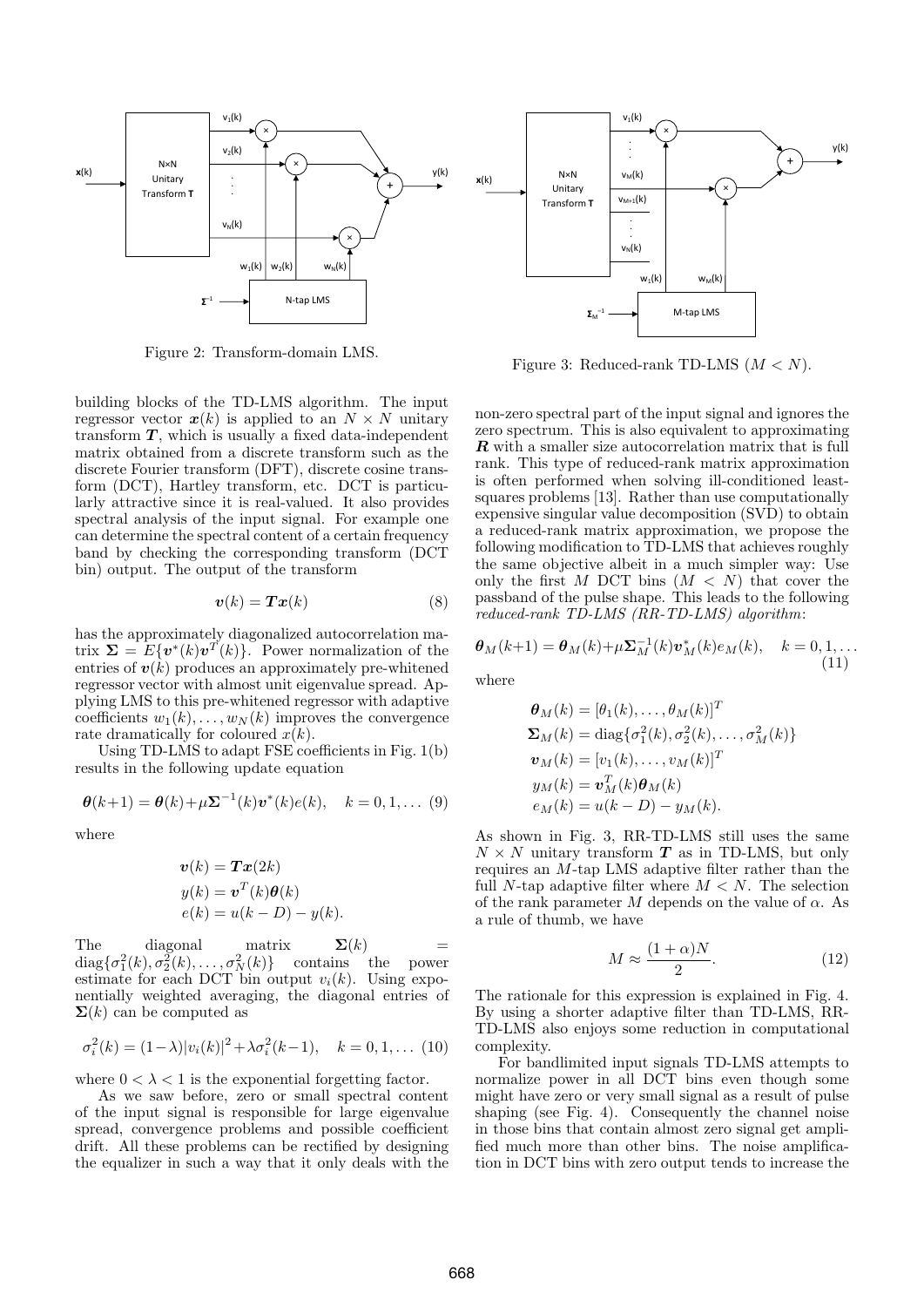

Figure 4: Fractionally spaced equalizer input spectrum and DCT bins from 0 to  $\pi$  rad. The bandwidth of the input signal is approximately  $(1 + \alpha)\pi/2$  rad which corresponds to DCT bin  $(1 + \alpha)N/2$ .

steady-state MSE level for the adaptive filter. On the other hand, the RR-TD-LMS algorithm reduces the adverse effect of noise amplification by not attempting to power-normalize the DCT bins with almost zero output.

## **4. SIMULATION RESULTS**

In this section we present computer simulations for fractionally-spaced equalization using NLMS, TD-LMS and the proposed RR-TD-LMS algorithm. The simulated channel is a  $T/2$ -sampled terrestrial microwave channel (channel #3) obtained from the Rice University Signal Processing Information Base (SPIB) at http://spib.rice.edu/spib/microwave.html. The impulse response and frequency response of this channel are shown in Fig. 5. The transmitted data symbols are white and QPSK modulated. The pulse shape is an FIR raised-cosine pulse of order 20. The roll-off factor is set to  $\alpha = 0.2$ . The frequency response of the T/2-sampled raised-cosine pulse shape is shown in Fig. 6. Note that the pulse is approximately bandlimited to 1.2W. The additive channel noise is complex Gaussian with 25-dB signal-to-noise ratio. The FSE length is set to  $N = 200$ and the delay for training is  $D = 30$ . The TD-LMS and RR-TD-LMS use a forgetting factor of  $\lambda = 0.99$ for power estimation. The rank parameter for RR-TD-LMS is set to  $M = 120$  which is consistent with  $\alpha = 0.2$ (see (12)). The regularization parameter for NLMS is  $\epsilon = 10^{-4}$ . All adaptive filters use centre-tap initialization given by  $\boldsymbol{\theta}(0) = [0, \ldots, 0, 1, 0, \ldots, 0]^T$ .

Fig. 7 shows ensemble-averaged learning curves for NLMS, TD-LMS and RR-TD-LMS where MSE =  $E\{|e(k)|^2\}$ . For ensemble averaging 200 simulation runs were used. The step-size parameters were set to  $\mu = 1$ for NLMS and  $\mu = 0.006$  for both TD-LMS and RR-TD-LMS. These step-sizes were chosen to ensure identical initial convergence rates. We observe that the proposed algorithm RR-TD-LMS outperforms both TD-LMS and NLMS by achieving a much lower steady-state MSE. This outcome is a result of rank reduction by discarding zero-spectral region of the input signal, which improves



Figure 5: Magnitude impulse response and frequency response for SPIB microwave channel #3.

the conditioning of the input signal autocorrelation matrix and alleviates noise amplification. Thanks to the absence of regularization, RR-TD-LMS also avoids undesirable elevation of steady-state MSE. The extremely slow convergence of the NLMS algorithm resulting from a flat cost function associated with large eigenvalue spread is clearly visible from Fig. 7.

The rank parameter  $M$  controls the steady-state MSE achievable by the RR-TD-LMS algorithm. This is shown for the previous microwave channel simulation in Fig. 8. If  $M$  is chosen too small, then part of the useful spectrum of the input signal is discarded, which has the effect of increasing the steady-state MSE. The optimal value for M is seen to be approximately  $M = 110$ . If a larger M is used, the MSE begins to climb gradually. Note that  $M = 200$  is equivalent to the TD-LMS algorithm.

## **5. CONCLUSIONS**

In this paper we have proposed a new fractionallyspaced channel equalization algorithm that avoids problems arising from pulse shaping of transmitted signals. The proposed algorithm modifies the TD-LMS by exploiting the bank-of-bandpass-filter interpretation of the DCT unitary transform. The transform outputs mapped to the frequencies larger than the bandwidth are ignored, thereby improving the eigenvalue spread of the signal and alleviating noise amplification. The effectiveness of the new algorithm was illustrated with simulation examples.